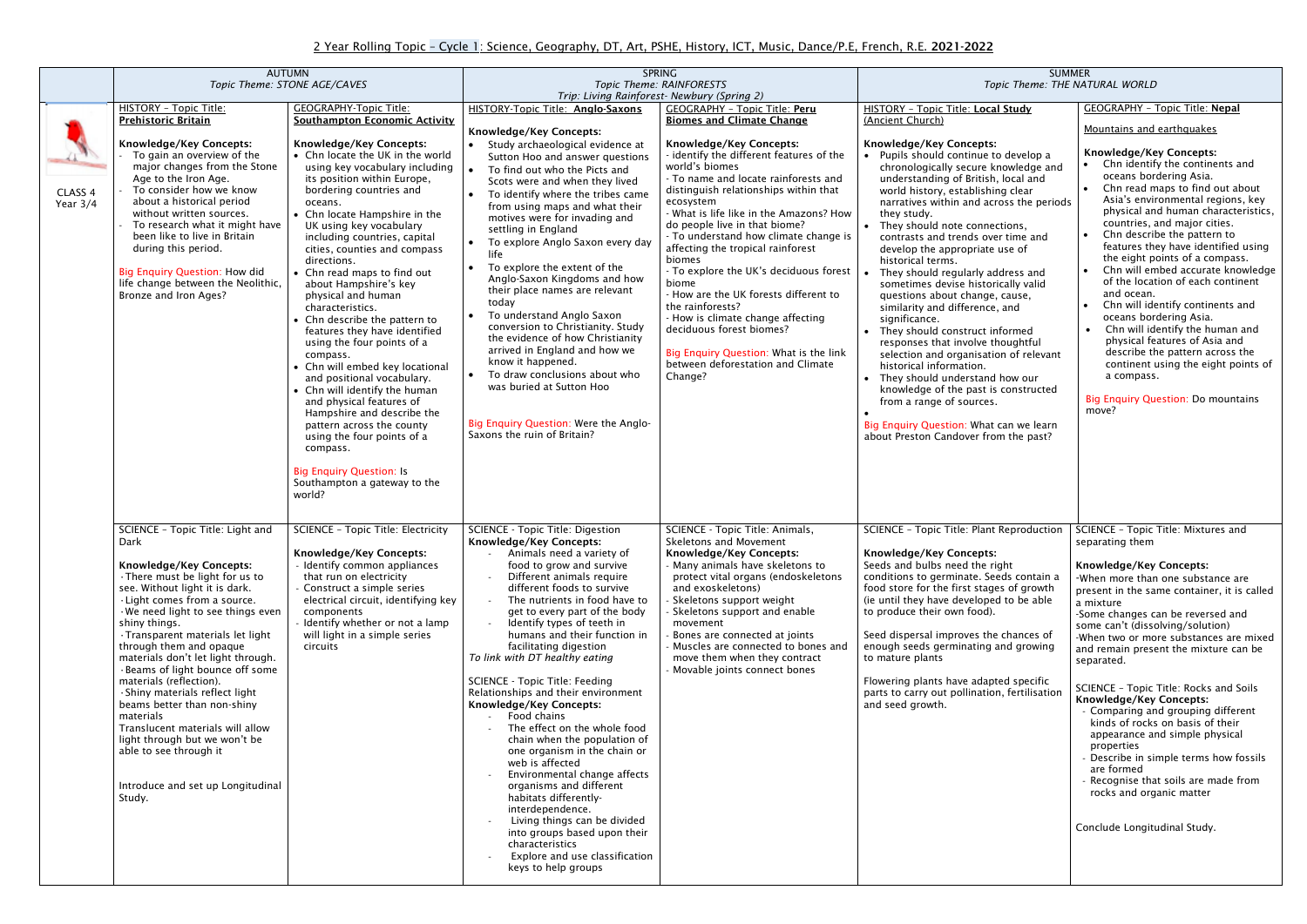| ART - Topic Title: Stone Age Art                                                                                                                                                                                                                                                                                                                                                                                                                                                                   | DT - Topic Title: Circuits                                                                                                                                                                                                                                                                                                                                                                                                                                                                                                                                                                                                                                                    | DT - Topic Title: Food Tech                                                                                                                                                                                                                                                                                                                                                                                                                                                                                                                                                                                            | ART - Topic Title: Rainforest Art                                                                                                                                                                                                                                                                                                                                                                                                                                                                                                      | (Collage and Print Making)                                                                                                                                                                                                                                                                                                                                                                                                                                                                    | DT - Topic Title: Sewing                                                                                                                                                                                                                                                                                                                                                                                                                                                                                                                                                                                                                                                |
|----------------------------------------------------------------------------------------------------------------------------------------------------------------------------------------------------------------------------------------------------------------------------------------------------------------------------------------------------------------------------------------------------------------------------------------------------------------------------------------------------|-------------------------------------------------------------------------------------------------------------------------------------------------------------------------------------------------------------------------------------------------------------------------------------------------------------------------------------------------------------------------------------------------------------------------------------------------------------------------------------------------------------------------------------------------------------------------------------------------------------------------------------------------------------------------------|------------------------------------------------------------------------------------------------------------------------------------------------------------------------------------------------------------------------------------------------------------------------------------------------------------------------------------------------------------------------------------------------------------------------------------------------------------------------------------------------------------------------------------------------------------------------------------------------------------------------|----------------------------------------------------------------------------------------------------------------------------------------------------------------------------------------------------------------------------------------------------------------------------------------------------------------------------------------------------------------------------------------------------------------------------------------------------------------------------------------------------------------------------------------|-----------------------------------------------------------------------------------------------------------------------------------------------------------------------------------------------------------------------------------------------------------------------------------------------------------------------------------------------------------------------------------------------------------------------------------------------------------------------------------------------|-------------------------------------------------------------------------------------------------------------------------------------------------------------------------------------------------------------------------------------------------------------------------------------------------------------------------------------------------------------------------------------------------------------------------------------------------------------------------------------------------------------------------------------------------------------------------------------------------------------------------------------------------------------------------|
| (Sculpture and 3D)<br>Knowledge/Key Concepts:<br>-Research visual elements of<br>Stone Age Art<br>- Research Banksy<br>- Investigate Mark Making with<br>charcoal and pastels<br>- Create 'stained' background to<br>class painting<br>- Who was Alberto Giacometti?<br>- Sketching to capture<br>movement<br>- Experiment with manipulating<br>wire<br>- Design 3D sculpture in the<br>style of Alberto Giacometti<br>- Create 3D wire and papier<br>mache sculptures<br>-Photograph and Evaluate | <b>Knowledge/Key Concepts:</b><br>-Make simple circuits using<br>batteries, wires, bulbs, buzzers,<br>motors and switches<br>-Evaluate products and ideas<br>against design criteria<br>-Investigate insulators and<br>conductors comparing materials<br>and common objects<br>-Design and make switches for a<br>specific use using card, paper<br>fasteners, wire, foil, drawing pins<br>etc<br>-Construct circuits using stranded<br>wire and wire strippers to make<br>semi-permanent connections<br>-Develop circuits containing 2 or<br>more lamps or devices (e.g,<br>vehicles with 2 lights, designing<br>and making road safety signs and<br>make lamps or lanterns) | <b>Knowledge/Key Concepts:</b><br>- Explore existing salads<br>- Know that different foods and drinks<br>provide what the body needs to be<br>healthy<br>-Prepare ingredients safely and<br>hygienically<br>- Combine foods from different food<br>groups to create healthy food<br>products<br>- Classify food according to<br>appearance, smell, taste, texture,<br>colour, how grown, how produced and<br>how eaten<br>- Use nets as patterns to make 3D<br>products, e.g. simple containers, bags<br>- Discuss how products can be<br>improved and how well they meet the<br>needs of the intended user (evaluate) | Knowledge/Key Concepts:<br>- Appreciate the work of Georgia O'Keefe and compare to Vincent Van Gogh<br>-Draw and paint in the style of Georgia O'Keefe<br>-Observation and colour matching appreciation.<br>-Using photography to capture flowers and plants.<br>Digital paintings<br>- Print making<br>-Collage skills of cutting, ripping and sticking.<br>-Creating a composition considering spaces and overlapping papers to have some<br>and no gaps.<br>- Evaluate outcome<br>Link to Amazon Rainforest/ Living Rainforest Trip |                                                                                                                                                                                                                                                                                                                                                                                                                                                                                               | <b>Knowledge/Key Concepts:</b><br>-Cut and join fabrics using staples,<br>glue and stitching: simple pictures,<br>card figures<br>-Cut and stitch 2 pieces of felt type<br>fabric using running stitch, E.g, hand<br>puppets<br>- Use patterns or templates to mark<br>out fabric products and recognise the<br>need for seam allowances<br>-simple embroidery using thick wools,<br>range of fabrics, beads, buttons and<br>sequins<br>-Recognise basic properties of fabrics<br>and the relationship with their<br>application Eg, waterproof coat and<br>shelters                                                                                                    |
| COMPUTING - Topic Title: The<br>Internet (Computing systems<br>and Networks)<br>Knowledge/Key Concepts:<br>-To understand that networks<br>need to be kept secure and that<br>the WWW is part of the internet.<br>-To use sites to create content<br>and learn about who own<br>content online                                                                                                                                                                                                     | <b>COMPUTING - Topic Title: Data</b><br>Logging (Data and Information)<br>Knowledge/Key Concepts:<br>- To collect and analyse data<br>- To understand what data<br>points, data sets, and logging<br>are.<br>- To use computers to help<br>analyse data<br>- To pose questions and draw<br>conclusions about the date                                                                                                                                                                                                                                                                                                                                                         | <b>COMPUTING - Topic Title: Audio</b><br><b>Editing (Creating Media)</b><br><b>Knowledge/Key Concepts:</b><br>- To understand input and output<br>when recording sound<br>- To create their own recordings using<br>Audacity. Planning, recording and<br>editing their own work and evaluating<br>the effectiveness of their work<br>Create a radio advert for their salad                                                                                                                                                                                                                                             | <b>COMPUTING - Topic Title: Photo</b><br>Editing (Creating Media)<br>Knowledge/Key Concepts:<br>- To understand how digital images<br>can be changed and edited.<br>- To evaluate the impact that edited<br>images can have<br>Link to Art Outcome                                                                                                                                                                                                                                                                                     | COMPUTING - Topic Title: Repetition in<br>shapes (Programming A)<br><b>Knowledge/Key Concepts:</b><br>- To create programs by planning,<br>modifying and testing commands to create<br>shapes and patterns                                                                                                                                                                                                                                                                                    | <b>COMPUTING - Topic Title: Repetition</b><br>in games (Programming B)<br><b>Knowledge/Key Concepts:</b><br>To use their knowledge to<br>modify existing animations<br>and games using repetitions.<br>To plan a game using repetition                                                                                                                                                                                                                                                                                                                                                                                                                                  |
| RE - Topic Title: Story of<br>Dussehra<br><b>Key Concepts:</b><br>- Good vs Evil                                                                                                                                                                                                                                                                                                                                                                                                                   | collected<br>RE - Topic Title: Angels<br><b>Key Concepts:</b><br>Angels                                                                                                                                                                                                                                                                                                                                                                                                                                                                                                                                                                                                       | RE - Topic Title: Jesus' teaching and<br>message<br><b>Key Concepts:</b><br>Message                                                                                                                                                                                                                                                                                                                                                                                                                                                                                                                                    | RE - Topic Title: Prayer<br><b>Key Concepts:</b><br>Ritual                                                                                                                                                                                                                                                                                                                                                                                                                                                                             | RE - Topic Title: Places of Worship<br><b>Key Concepts:</b><br>- Sacred Place                                                                                                                                                                                                                                                                                                                                                                                                                 | RE - Topic Title: The Journey of Life<br><b>Key Concepts:</b><br>- Rites of Passage                                                                                                                                                                                                                                                                                                                                                                                                                                                                                                                                                                                     |
| <b>FRENCH</b>                                                                                                                                                                                                                                                                                                                                                                                                                                                                                      | <b>FRENCH</b>                                                                                                                                                                                                                                                                                                                                                                                                                                                                                                                                                                                                                                                                 | <b>FRENCH</b>                                                                                                                                                                                                                                                                                                                                                                                                                                                                                                                                                                                                          | <b>FRENCH</b>                                                                                                                                                                                                                                                                                                                                                                                                                                                                                                                          | <b>FRENCH</b>                                                                                                                                                                                                                                                                                                                                                                                                                                                                                 | <b>FRENCH</b>                                                                                                                                                                                                                                                                                                                                                                                                                                                                                                                                                                                                                                                           |
| J'apprends le français<br>Children are introduced to<br>France and the French-speaking<br>world through map work.<br>They learn to ask and answer<br>simple questions relating to<br>their name and how they are<br>feeling and demonstrate basic<br>understanding by responding to<br>simple classroom instructions.<br>Some simple phonic sounds are<br>introduced.                                                                                                                              | Quel âge as-tu ?<br>Children dive deeper into basic<br>phonics for numbers to 12,<br>making predictions about spellings<br>and learning to write individual<br>words.<br>Using their new knowledge of<br>numbers, pupils build upon their<br>bank of simple questions and<br>responses by giving their age as<br>well as talking about where they<br>live.<br>At the end of the half term they<br>learn about Christmas celebrations<br>in France                                                                                                                                                                                                                             | 'Ours brun'<br>Pupils learn about Epiphany<br>celebrations in France.<br>They are introduced to a simple range<br>of nouns (along with the indefinite<br>article) and learn to create simple<br>sentences using the starter voici (here<br>is).<br>Through phonics activities, children<br>are introduced to simple adjectives<br>(colours) and explore noun/adjective<br>order and how it differs to English.<br>New vocabulary is used to create a<br>mini book, containing a simple<br>retelling of the Ours Brun story.                                                                                            | 'La chenille qui fait des trous'.<br>Using phonics, children learn to say<br>and spell the names of the days of the<br>week. Pupils learn a new range of<br>nouns, this time fruits, and continue<br>to consolidate their use of the<br>indefinite article, creating simple<br>sentences.<br>The concept of adding an 's' to create<br>a plural is introduced and children<br>create mini books to retell the focus<br>story La chenille qui fait des trous.' in<br>their own words.                                                   | As-tu un animal?<br>Nouns for pets, such as chat and chien<br>(from 'Ours Brun') are revised, along with<br>some other pet names (all masculine to<br>avoid agreement complexities)<br>accompanied by their indefinite articles.<br>Children review simple question forms and<br>learn to answer the question as-tu un<br>animal?<br>A range of new adjectives are introduced<br>where no agreement is needed.<br>Children describe their pet using il est e.g<br>J'ai un chat. Il est gentil | 'Vive l'heure du goûter'.<br>Children are introduced to the<br>typically French concept of goûter (the<br>after-school snack).<br>They compare and contrast the sorts<br>of foods eaten and drunk in France as<br>a snack and those in the UK.<br>Pupils learn a new set of nouns, this<br>time introduced by the definite article.<br>Pupils create simple sentences using<br>the verb 'manger'. Children taste<br>some typically French goûter snacks<br>and use j'aime (I like) and je n'aime<br>pas (I don't like) to describe them,<br>attempting to incorporate<br>conjunctions to extend their<br>sentences.<br>The year ends with le 14 juillet<br>celebrations |
| PE/DANCE                                                                                                                                                                                                                                                                                                                                                                                                                                                                                           |                                                                                                                                                                                                                                                                                                                                                                                                                                                                                                                                                                                                                                                                               | PE/DANCE                                                                                                                                                                                                                                                                                                                                                                                                                                                                                                                                                                                                               |                                                                                                                                                                                                                                                                                                                                                                                                                                                                                                                                        | PE/DANCE                                                                                                                                                                                                                                                                                                                                                                                                                                                                                      |                                                                                                                                                                                                                                                                                                                                                                                                                                                                                                                                                                                                                                                                         |
| <b>Knowledge/Key Concepts:</b><br>Badminton                                                                                                                                                                                                                                                                                                                                                                                                                                                        |                                                                                                                                                                                                                                                                                                                                                                                                                                                                                                                                                                                                                                                                               | Knowledge/Key Concepts:<br>- Swimming                                                                                                                                                                                                                                                                                                                                                                                                                                                                                                                                                                                  |                                                                                                                                                                                                                                                                                                                                                                                                                                                                                                                                        | <b>Knowledge/Key Concepts:</b><br>- Rounders                                                                                                                                                                                                                                                                                                                                                                                                                                                  |                                                                                                                                                                                                                                                                                                                                                                                                                                                                                                                                                                                                                                                                         |